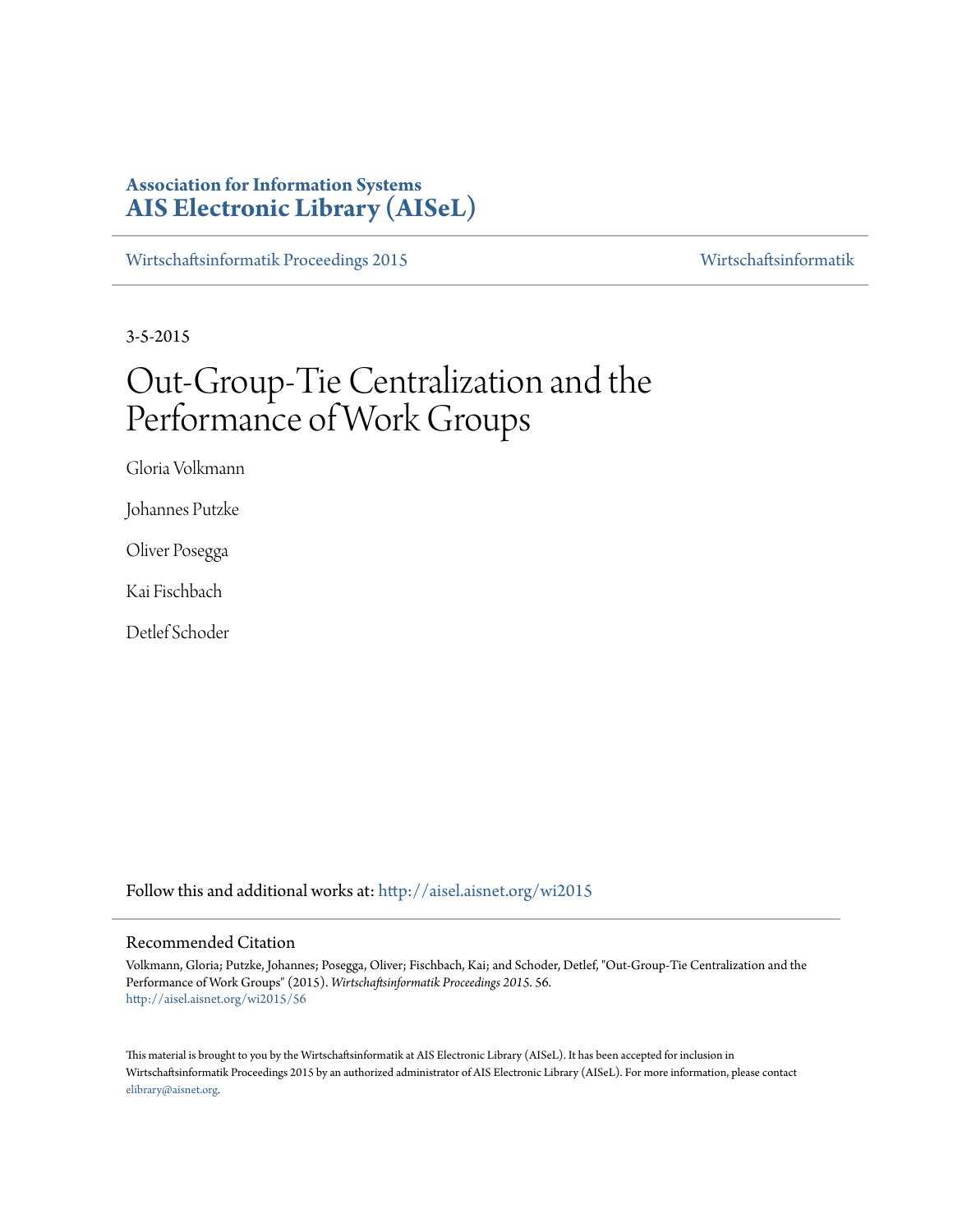# **Out-Group-Tie Centralization and the Performance of Work Groups**

Gloria Volkmann<sup>1</sup>, Johannes Putzke<sup>1</sup>, Oliver Posegga<sup>2</sup>, Kai Fischbach<sup>2</sup>, and Detlef  $Schoder<sup>1</sup>$ 

<sup>1</sup> Universität zu Köln, Seminar für Wirtschaftsinformatik und Informationsmanagement, Köln, Germany

{volkmann,putzke,schoder}@wim.uni-koeln.de  $2$  Otto-Friedrich-Universität Bamberg, Lehrstuhl für Wirtschaftsinformatik insbes. Soziale Netzwerke, Bamberg, Germany {oliver.posegga,kai.fischbach}@uni-bamberg.de

**Abstract.** Organizations increasingly rely on group-based organizational structures to manage uncertain environments. However, at the group level there is still a limited understanding of how boundary-spanning activities should be managed to increase group performance. In this paper, we propose "out-grouptie centralization" as a concept that refers to the variation in the group members' network ties to other social actors who are not members of the group itself. When the out-group-tie centralization is low, no group member enjoys substantially more ties to other social actors outside the group than does any other group member. A panel analysis with 120 work groups from a mediumsize German bank over a 12-month period reveals a reversed u-shaped relationship between out-group-tie centralization and group performance. However, the results indicate no association between the density of a work group communication network and that group's performance.

**Keywords:** social network analysis, work group performance, boundary spanning

## **1 Introduction**

Today's business environment has become more complex, subject to rapid changes, and uncertain as knowledge economies and greater global competition increase. In growing numbers, organizations have responded to this erratic and complex environment with group-based organizational structures that decentralize decision making and allow them to react more quickly and innovatively [1-2]. Increased task complexity associated with knowledge work and flatter work structures created by groupbased structures lead to an increase in interdependence between work groups. Because of this, work groups are increasingly responsible for coordinating and performing complex cross-functional tasks and bridging organizational work groups to create and transfer valuable resources of knowledge and know-how [3]. In the literature, establishing these out-group-ties with other work groups and managing these cross-

<sup>12&</sup>lt;sup>th</sup> International Conference on Wirtschaftsinformatik,

March 4-6 2015, Osnabrück, Germany

Volkmann, G.; Putzke, J.; Posegga, O.; Fischbach, K.; Schoder, D. (2015): Out-Group-Tie Centralization and the Performance of Work Groups, in: Thomas. O.; Teuteberg, F. (Hrsg.): Proceedings der 12. Internationalen Tagung Wirtschaftsinformatik (WI 2015), Osnabrück, S. 827-841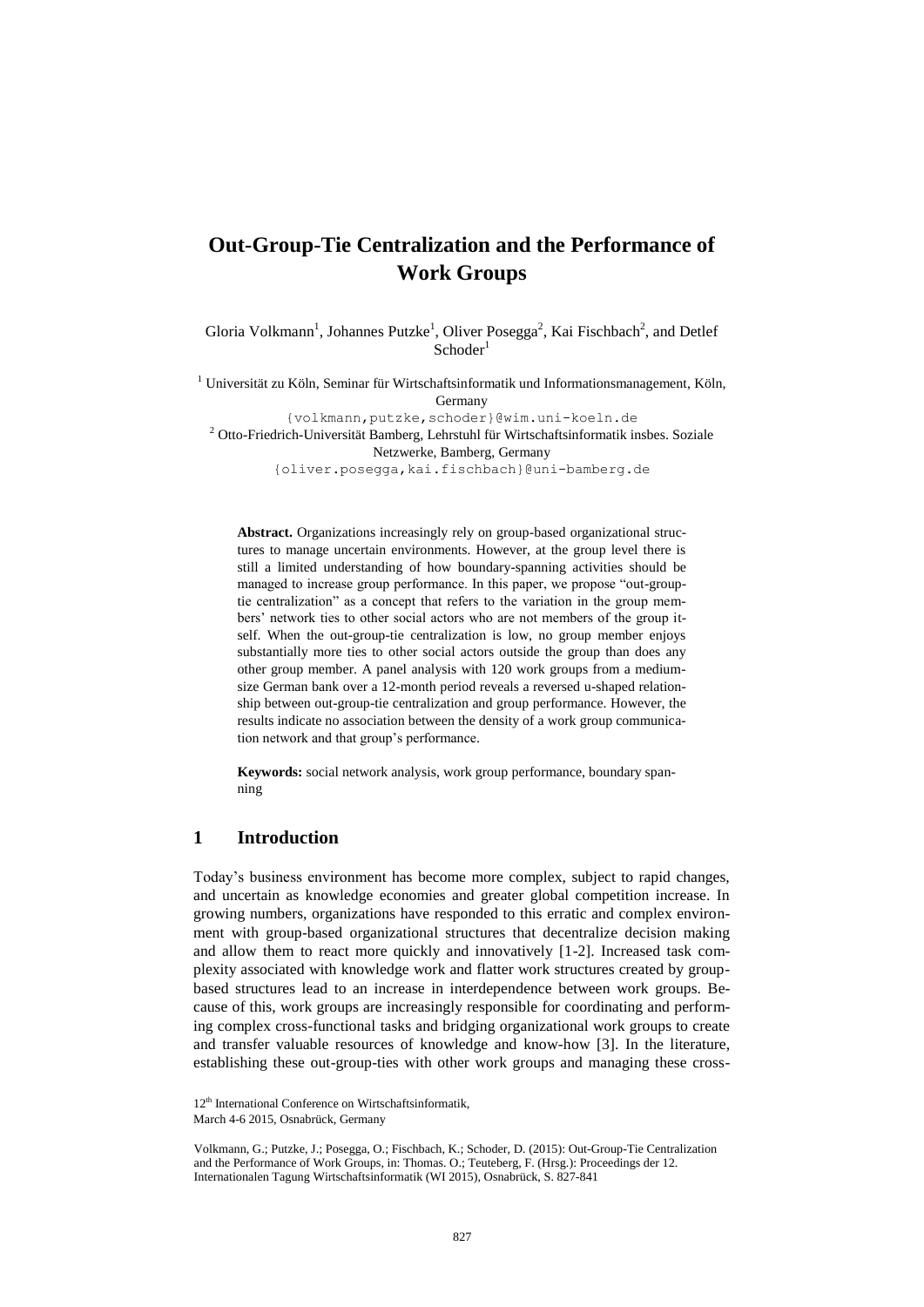group interactions are often referred to as team boundary spanning [3-5]. This can assist an organization's work groups in meeting performance goals and task objectives [5] because the information and resources gained externally can be used internally to develop strategies and coordinate and complete work tasks. By engaging in boundary-spanning activities, work groups face the challenge of effectively integrating the external environment and transmitting external information and knowledge back into the work group itself, as well as effectively managing the internal work group environment [6]. Internal work group network structures are essential for effectively disseminating to group members information that already exists within the group as well as information obtained externally through boundary spanning [3-5]. Work groups must always balance potentially competing demands and objectives of internal and external group processes [7] and face choices about how to allocate limited attentional resources across various efforts [8].

From a social network perspective, work groups and these challenges can be represented as a network of relational ties established between various groups and within those groups between various group members to carry out these tasks [9]. This has prompted research on work groups and their network structures to analyze the impact of internal and external work group structures and their effect on work group performance outcomes, as well as to analyze which structures help work groups manage competing internal and external demands and therefore influence group performance positively. Prior research has shown that internal and external work group structures have both positive and negative consequences and that those consequences are further affected by contingencies in the task environment, such as the degree of exploration or exploitation inherent in the work tasks [5], [10-16]. However, no clear picture has yet emerged regarding which group structures are most beneficial for the internal work group management, that is, how boundary spanning is best managed and distributed within the group and which internal work group network structure allows a group to perform best. More attention is needed to examine – at a finer-grained level – how member boundary spanning is combined at the group level (e.g., the use of a single focal boundary spanner vs. shared boundary-spanning responsibility across all members, or something in between) [5] and whether a high or moderately dense internal work group network structure is better for work group performance.

Thus, the purpose of this study is to refine the understanding of both internal and external work group structures that are beneficial for the internal work group management. Therefore this study examines work groups performing predominantly exploitative tasks and analyzes which internal group network structures influence work group performance positively, while at the same time examining how boundary spanning activities are best managed at the group level by analyzing which internal distribution structure of boundary spanning ties influences group performance positively. Building on prior research, this study argues that there is a positive linear relationship between work group performance and work group density that results from the creation of a beneficial work atmosphere and group spirit and fast and flexible information diffusion within the group. Furthermore, this study argues that there is a reversed ushaped relationship between out-group-tie centralization and group performance. At a moderate level of out-group-tie centralization, externally gained resources and infor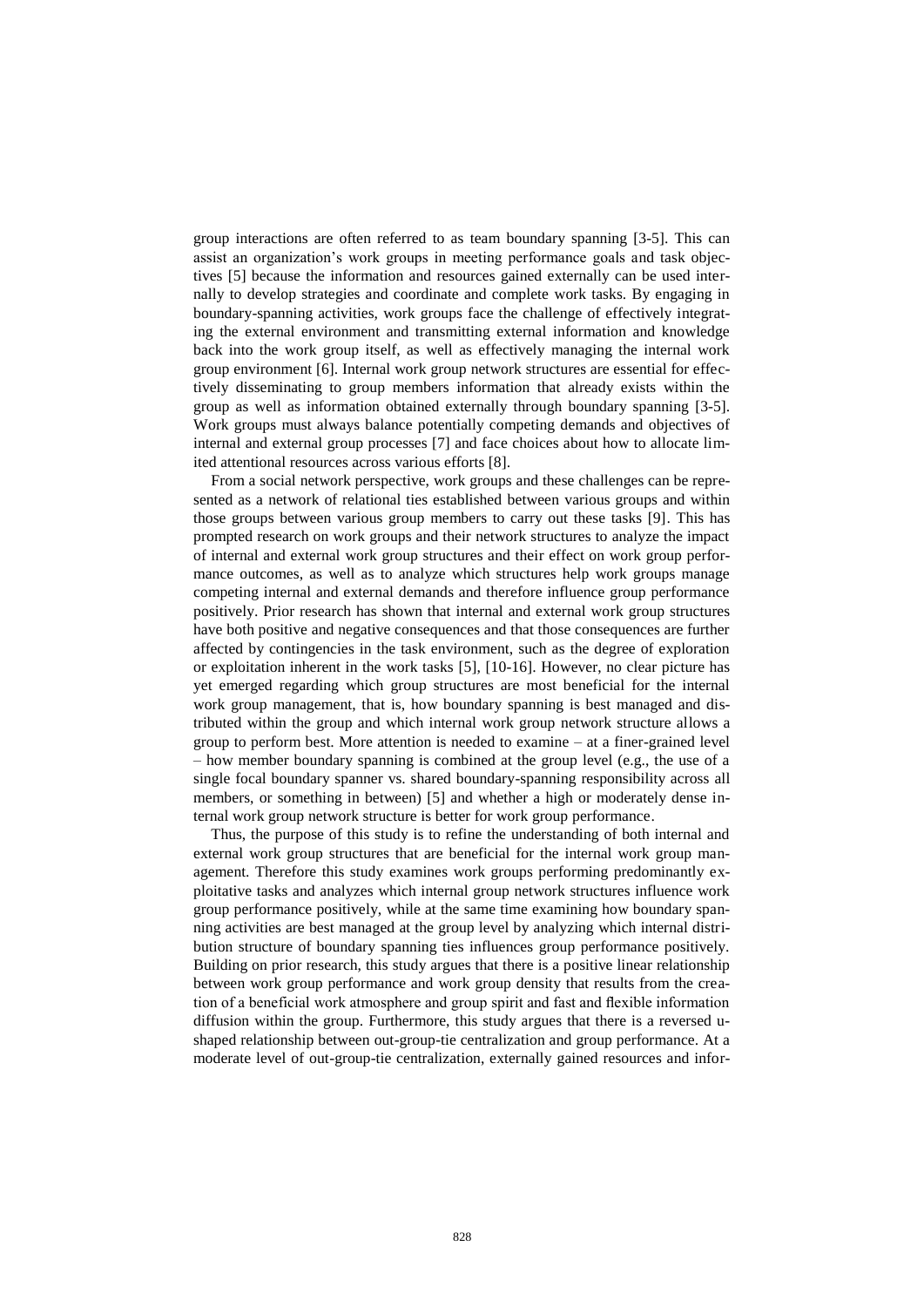mation can be disseminated quickly and efficiently to other group members, but at a higher level of out-group-tie centralization, boundary-spanning group members may become overstrained and a bottleneck may emerge that makes it difficult to transmit externally available resources and information efficiently to the rest of the group.

Results of an analysis of 120 work groups (performing predominantly exploitative work tasks) from a medium-size German bank over a 12-month period reveal no statistically relevant relationship between work group density and group performance. However, they show a reversed u-shaped relationship between out-group-tie centralization and group performance. Thus, this study contributes to existing literature by confirming the importance of the internal work group management of external work group ties as well as by suggesting that a moderate centralization (i.e., distribution) of out-group interaction among group members benefits the group performance of work groups involved in predominantly exploitative tasks.

The paper is structured as follows. We highlight the theoretical background of this research in section 2. We then develop two research hypotheses in section 3. Section 4 illustrates the method used for hypothesis testing. Section 5 provides the results. Finally, section 6 discusses our results and their theoretical and managerial implications, highlights some research limitations, and points out directions for further research.

# **2 Theoretical Background**

In the social network analysis approach, an organization can be conceptualized as a network in which work groups are nodes that interact with each other. Such a representation of an organization makes abundantly clear that an organization's overall success depends on the success of its work groups. Work groups in an organization, as well as the organization itself, are multilevel constructs. Each work group comprises a network of its members and is simultaneously embedded in the network of all work groups in the organization. Hence, the success of a work group is affected by its external ties to other work groups, because the structure of the interconnectedness of work groups in an organizational network enhances or constrains the access of work groups to resources that are both necessary and valued in meeting performance goals and task objectives [9]. Further, the success of the work groups is affected by the structure of their internal ties, that is, network ties within the work groups. Internal group structures affect the work atmosphere and group spirit and thereby the inclination of group members to share information, help each other, and refrain from opportunistic behavior. In addition, internal group structures affect the speed and flexibility with which information diffuses within a group and how effective a group allocates its attentional resources to balance competing internal and external demands [3-5], [17].

Reagans and Zuckerman [10] found that organizational work groups with denser internal networks achieved a higher level of productivity than those with sparse internal networks. Hansen, Podolny, and Pfeffer [16] found that work teams with exploratory work tasks benefited from a network structure with many strong and nonredundant ties, whereas work groups pursuing tasks that exploited existing expertise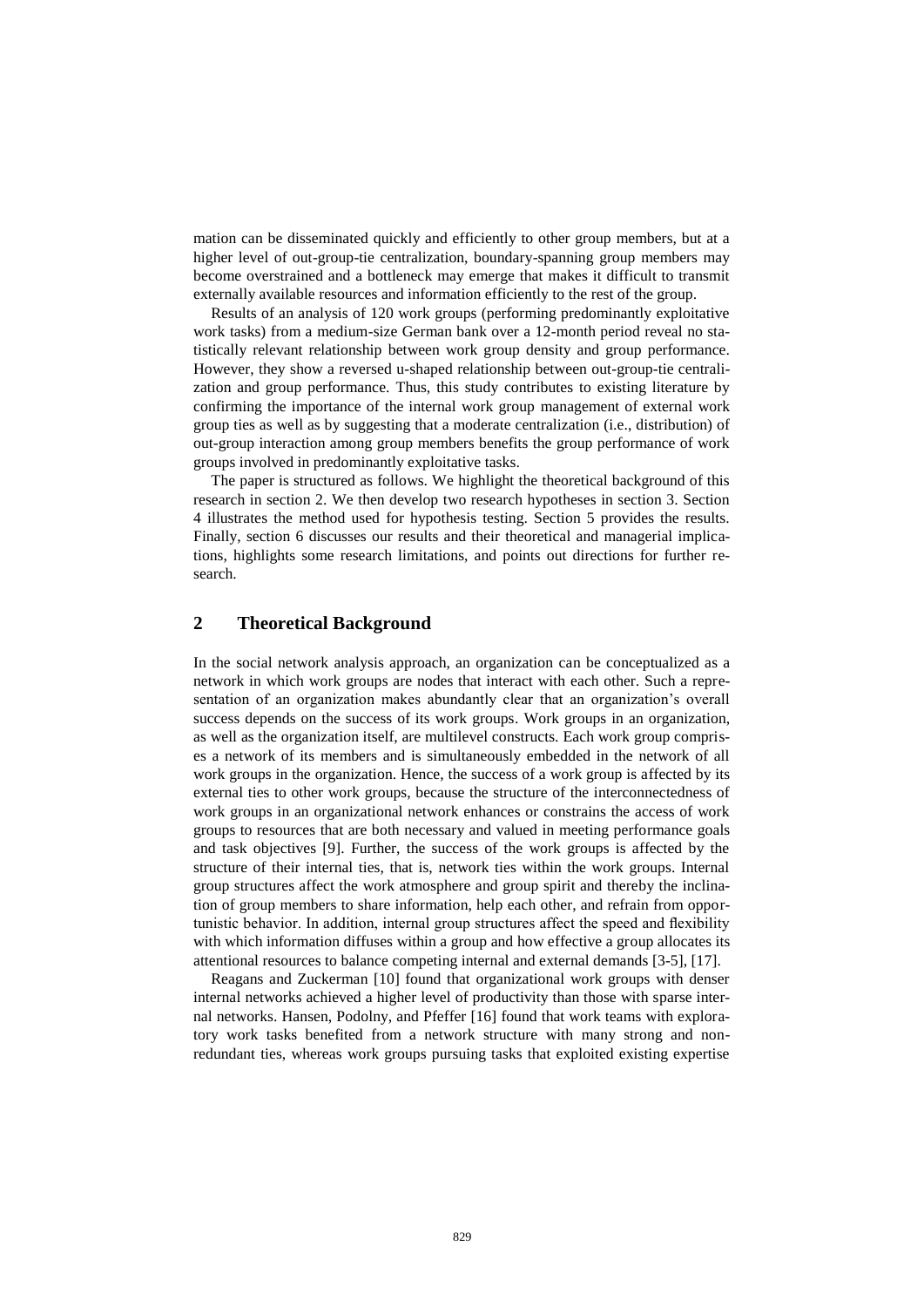took less time to complete their projects if they had a network composed of weakly tied contacts that were moderately interconnected. In contrast, Sparrow and his colleagues [11] did not find that the density of internal group structures affect work group performance, but did find a negative relationship between work group network centralization and work group performance. In line with Reagans and Zuckerman [10], Mehra and his colleagues [14] found that the networks of high-performance work groups exhibit a higher internal density than those of low-performing work groups, and that work group leaders' network ties with peers and higher-level managers in an organization had a positive effect on work group performance. Furthermore Reagans, Zuckerman, and McEvily [12] found that work groups with a dense internal network structure and a large external range finished projects more quickly. In contrast, Oh and his colleagues [13] found that work groups performed best that had a moderately dense internal network structure and bridging ties to many other groups and formal leaders.

As the findings of previous research show, findings are inconsistent with respect to which forms of internal work group network structure allow a group to perform best. It is not absolutely clear whether a high- or moderately dense internal work group network structure is better for work group performance.

Moreover, the findings of Hansen and colleagues [16] show that the context in which those structures appear is highly relevant, because whether the tasks performed of a group are predominantly explorative – involving highly tacit knowledge – or predominantly exploitative –involving highly explicit knowledge – affects which kind of internal work group network structures allow a group to perform best. They identify exploitative tasks as, for example, daily work, routine work, continuous improvement, increasing production efficiency, and so on [16]. Therefore, much of the knowledge involved in exploitative tasks is likely to be explicit, because the expertise required is already available and the problem, possible solutions, and causal mechanisms among the parameters involved in the task are known [16]. Groups and group members benefit from obtaining existing, complementary knowledge through their network that avoids duplication of effort and, typically, group members know well when and how frequently they need to consult contacts to obtain needed and valuable knowledge [16]. Thus, exploitative tasks can often be split easily into a number of subtasks that can be completed by individual group members. In contrast, exploratory tasks involve problems that are novel to a group and its members and entail, for example, innovation, experimentation, one-time decisions, radical change, and so on [16]. Knowledge involved in exploratory tasks is likely to be tacit, which means it is difficult to articulate or can be acquired only through experience; further, the problem, solutions, and parameters involved in the task are often unknown [16]. Groups benefit from obtaining new ideas and large amount of knowledge through their network and may need to brainstorm the problems, discuss ideas, and exchange views often but irregularly [16]. Thus, exploratory tasks cannot be split easily into clearly defined subtasks that can be completed by individual group members. The entire groups may often need to develop and work on solutions together. Due to these differences in the types of tasks and the differences in the associated requirements of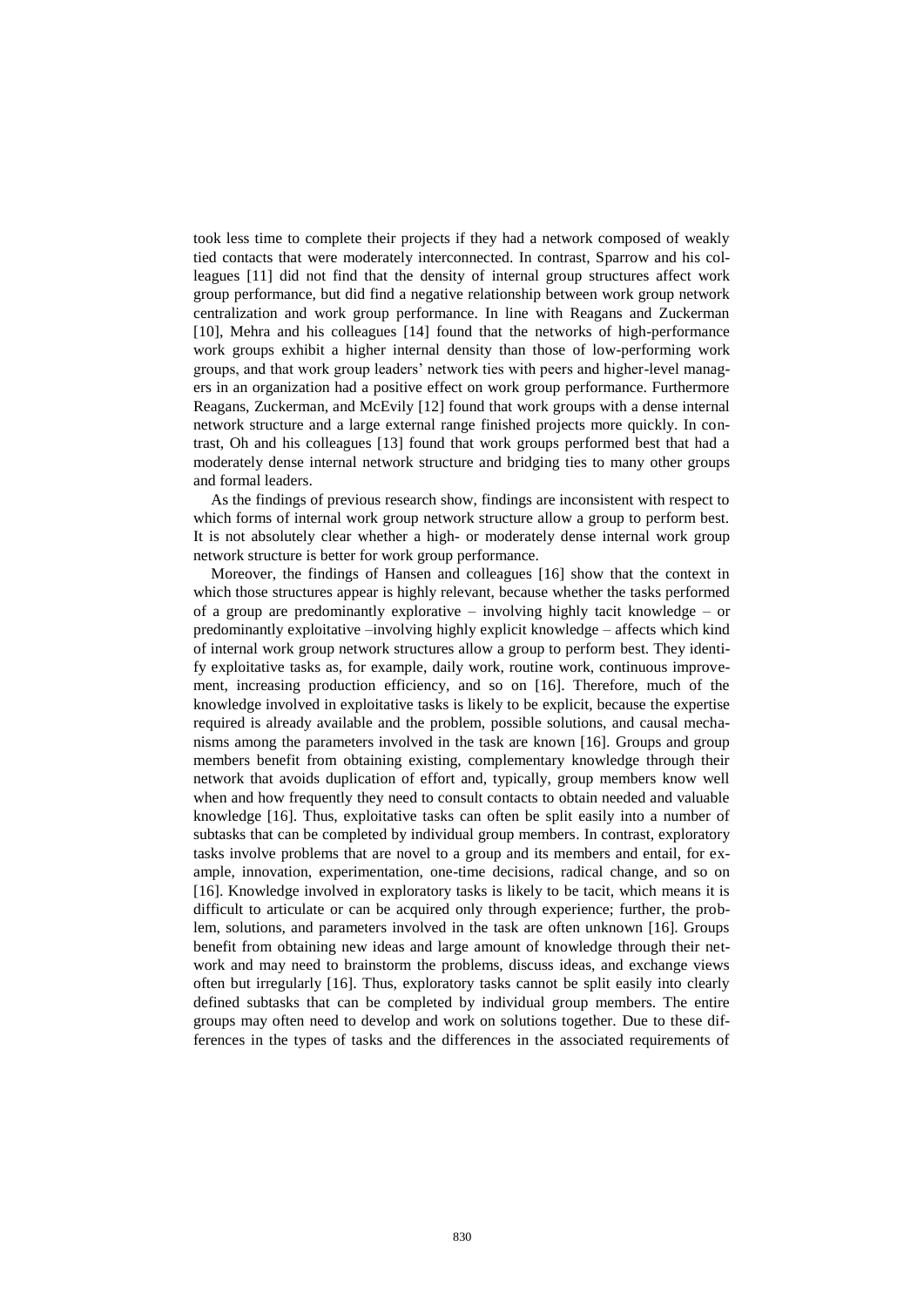interaction and exchange, the kind of group structures that are beneficial or disadvantageous for group performance differ according to the types of tasks.[16].

Previous research also has contradicting opinions and results regarding how boundary spanning is managed and distributed best within the group (e.g.,. shared boundary-spanning responsibility across all members vs. the use of a single focal boundary spanner, or something in between). On the one hand, Oh and his colleagues [15] argue that groups whose external relationships are distributed among more members within the group gain more and greater benefits from those relationships than groups in which those relationships are concentrated in a smaller number of group members. In addition, Marrone and colleagues [18] found that individual boundary spanning behavior did result in individual experience of role stress, but with increased boundary spanning at the work group level and with every work group member engaging in boundary spanning behavior, individual role stress was significantly diminished. One the other hand, Sherman and Keller [19] suggested, "When the volume of direct contact between two interdependent units increases with multiple personnel communicating, coordination problems can develop if a common point of contact does not exist in each unit […]. Boundary-spanning roles would minimize coordination problems caused by the increasing complexity of the network of communications spanning two interdependent units" (p. 248). Moreover, Davison and colleagues [20] found that groups that enact differentiated group roles as a mechanism to achieve coordination consistently outperform work groups that act like one large, undifferentiated group in which everyone is interacting with everyone else.

In sum, prior research has suggested the need to refine the understanding of how structural properties of internal and external work group network relations affect group performance while simultaneously considering whether the tasks performed are predominantly exploitative or exploratory and whether the knowledge required is predominantly tacit or explicit. In this study, we try to refine the understanding of how the structural properties of internal and external work group network relations at the group level (i.e., within the group) contribute to group performance for groups predominantly engaged in exploitative tasks. In doing so, this study focuses on the informal social networks in the workplace in and between work groups at the work group level, because the informal network makes work processes visual and shows how work in an organization is actually done. It shows how work groups and their members actually interact – giving and receiving needed resources such as information, know-how, feedback on progress, and support from key external parties – to accomplish tasks. [9].

Due to these particularities, an organization's informal social network relies not only on direct face-to-face communication, but also on permissive information system components (e.g., videoconferences, teleconferences, telephone, e- mail) designed to support more unstructured group interactions. Hence, this study focuses on the informal network of work groups in the organization built by social relations constructed of interaction ties of the work group members gathered via permissive information system components.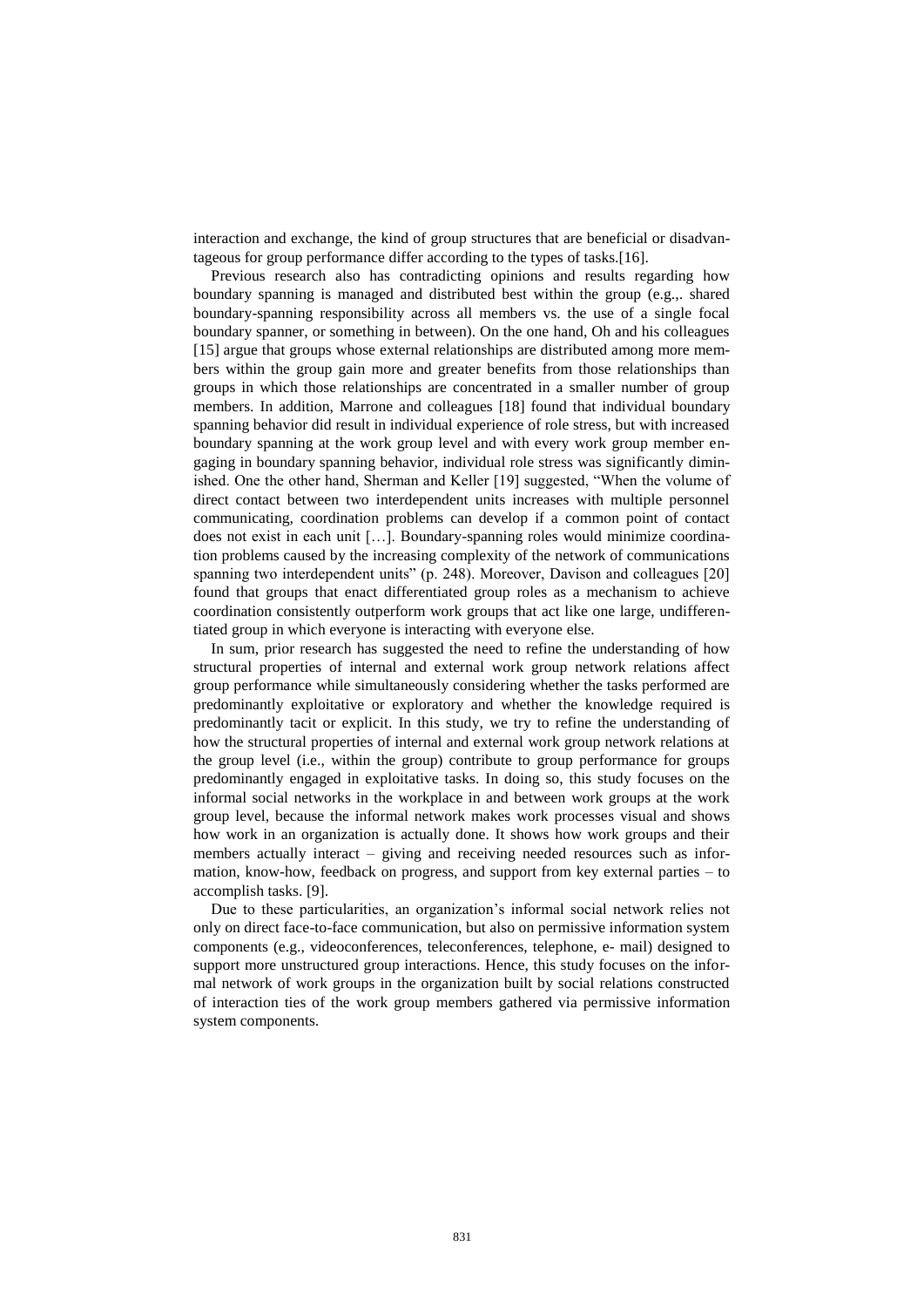# **3 Hypotheses**

#### **3.1 Work Group Network Density**

The density of a work group network is the intensity of interaction between all group members and is equivalent to the proportion of all possible interaction ties in a group that are actually present. This means the more ties each group member enjoys with other group members, the greater the density of the group-network. Previous research on groups in organizational systems suggests that the density of a group-network is associated with group performance (e.g. [11], [13]).

There are several theoretical reasons for a positive association between density and group performance. For example, Sparrowe and colleagues [11] argue that in groups with a dense interaction structure, one can expect a greater agreement on expectations, a stronger sense of accountability and thereby stronger reciprocity norms, greater awareness of each other's expertise, greater trust, and greater cooperation than in a group lacking such a dense interaction structure. Intense interaction among group members makes each group member aware of other group members' roles and responsibilities in the group and thereby also pinpoints the expectations and accountabilities of each group member. Hence, visibility of opportunistic behavior increases and thereby restricts opportunistic behavior within the group [11]. By counteracting opportunistic behavior, increased visibility and accountability also facilitate mutual trust and cooperation within a group [17]. Group members are more willing to share information and help each other because they know other members of the group will act alike and help and information given will ultimately be returned by another member of the group [13]. Moreover, interaction and exchange of information among group members develops, increases, and calibrates the awareness of each other's expertise. Therefore, one may have to seek out fewer group members to get required and sought-after information and help. This, in turn, leads to fewer chances of misinformation and less added workload for group members, because knowing how to get help and information directly reduces the need to go through the leader or other group members to get expertise and information [21]. Hence, in summary we hypothesize:

*Hypothesis H1: The higher the density of a work group communication network, the higher the performance of the group.*

#### **3.2 Out-Group-Tie Centralization**

"Out-Group-Tie Centralization" within a work group refers to the variation in the group members' network ties to other social actors who are not members of the group itself. When the variation in the number of network ties per group member is low, no group member enjoys substantially more ties to social actors outside the group than does any other group member. In contrast, when the variation in the number of network ties per group member is high, some members have proportionately more ties to social actors who are not members of the group itself.

Research on work group performance indicates that boundary-spanning activities are critical drivers of team performance because groups bridge otherwise diverse and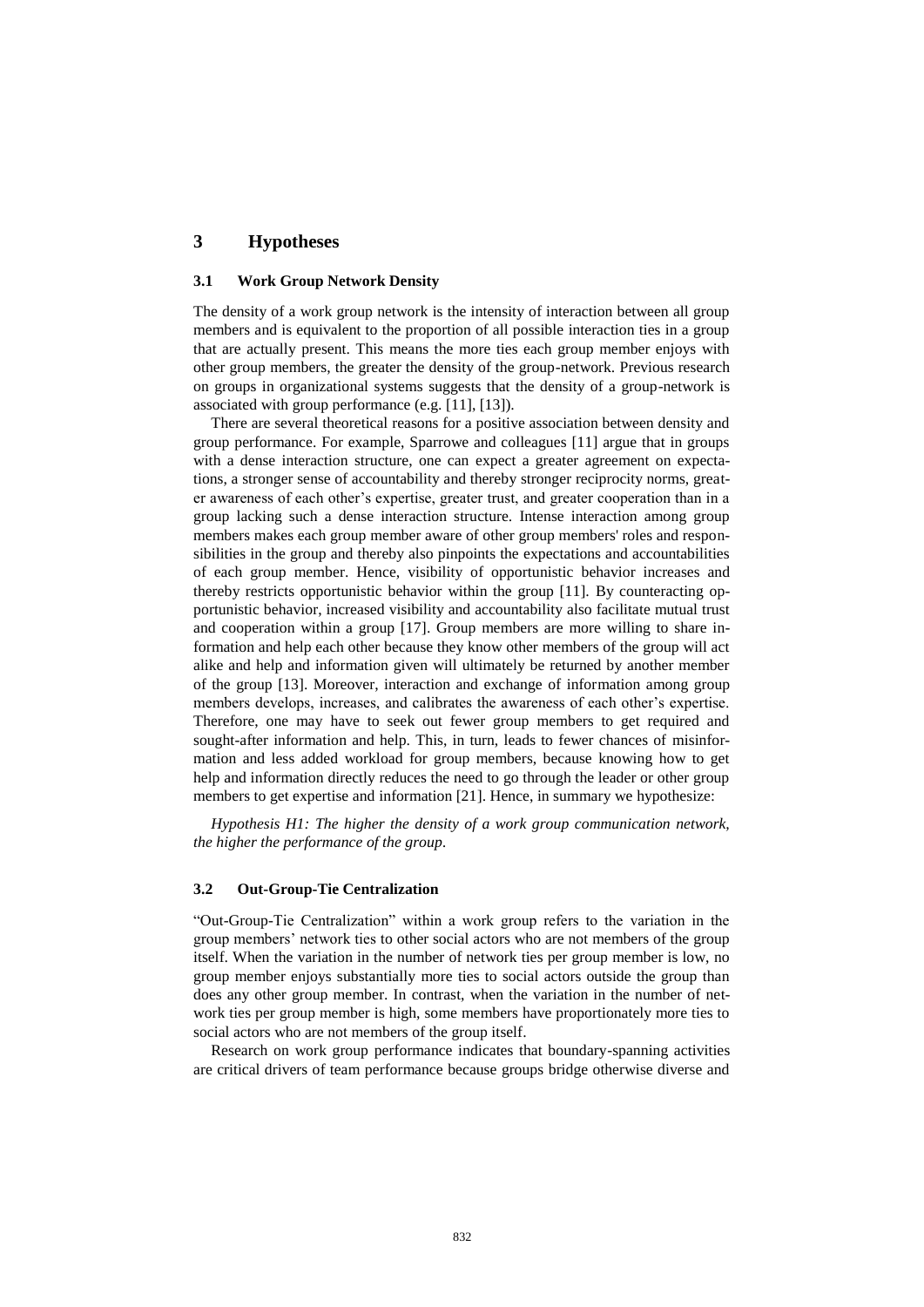disconnected parties through out-group-ties with other groups as they pursue information transfer, knowledge creation, outside support, and feedback [3- 4], [13], [16]. Therefore, these groups may receive more diverse information, learn faster about developments in the organization, and be able to access a broad base of political support [12-13]. To be effective, work groups will need to manage group boundaryspanning interactions. Oh and colleagues [15] argue that an efficient way to manage group boundary spanning is by encouraging all group members to form network ties with members of other groups, because if a group's "external ties are more concentrated in a small number of group members, or just one group member, the remaining group members might become insulated from diverse information and opinions available externally. This insulation of the group from its environment invites more homogeneity of ideas and, thus, reduces its overall decision-making capacity" (p. 574). However, establishing and maintaining interaction ties across groups imposes additional demands on the group members above and beyond their own task-work and within-group interactions. Boundary spanning across groups is challenging and stressful for individuals because they face simultaneous and often conflicting pressures that require considerable time and effort [7-8], [18]. Therefore, given limited time, attention, and resources, groups need to develop and manage out-group-ties to other subgroups in the most efficient way. Because the volume of direct contact between two interdependent groups increases with multiple group members communicating, the development of coordination problems is more likely when all members of a group are interacting in an uncoordinated manner with all members of other groups in the organization. Therefore, information processing requirements argue for the restriction of direct interaction among each and every person [19]. Instead, a select number of group members will need to adopt integrating roles and maintain and manage outgroup-ties for the entire group [20]. This will enable work groups to access and integrate various resources from other work groups quickly without being overwhelmed by having to manage excessive across-group interactions [22]. Hence, we hypothesize:

*Hypothesis H2: There is an inverted u-shaped relationship between out-group-tie centralization and group performance.*

## **4 Method**

#### **4.1 Sample**

To test the proposed hypotheses, we analyzed a data set provided by a medium-size German bank with approximately 4,000 employees and some 389 work groups. The data set included the formal group membership of each employee, as well as all emails (without content) sent or received by bank employees (n=3,653) during 2010. In total, the email archive comprised 4,950,801 emails belonging to 142,858 dyads. Bank privacy regulations stipulated that our analyses be conducted anonymously. Therefore, the organization assigned a unique, randomly generated number to each employee and work group before handing the dataset to the researchers. Furthermore,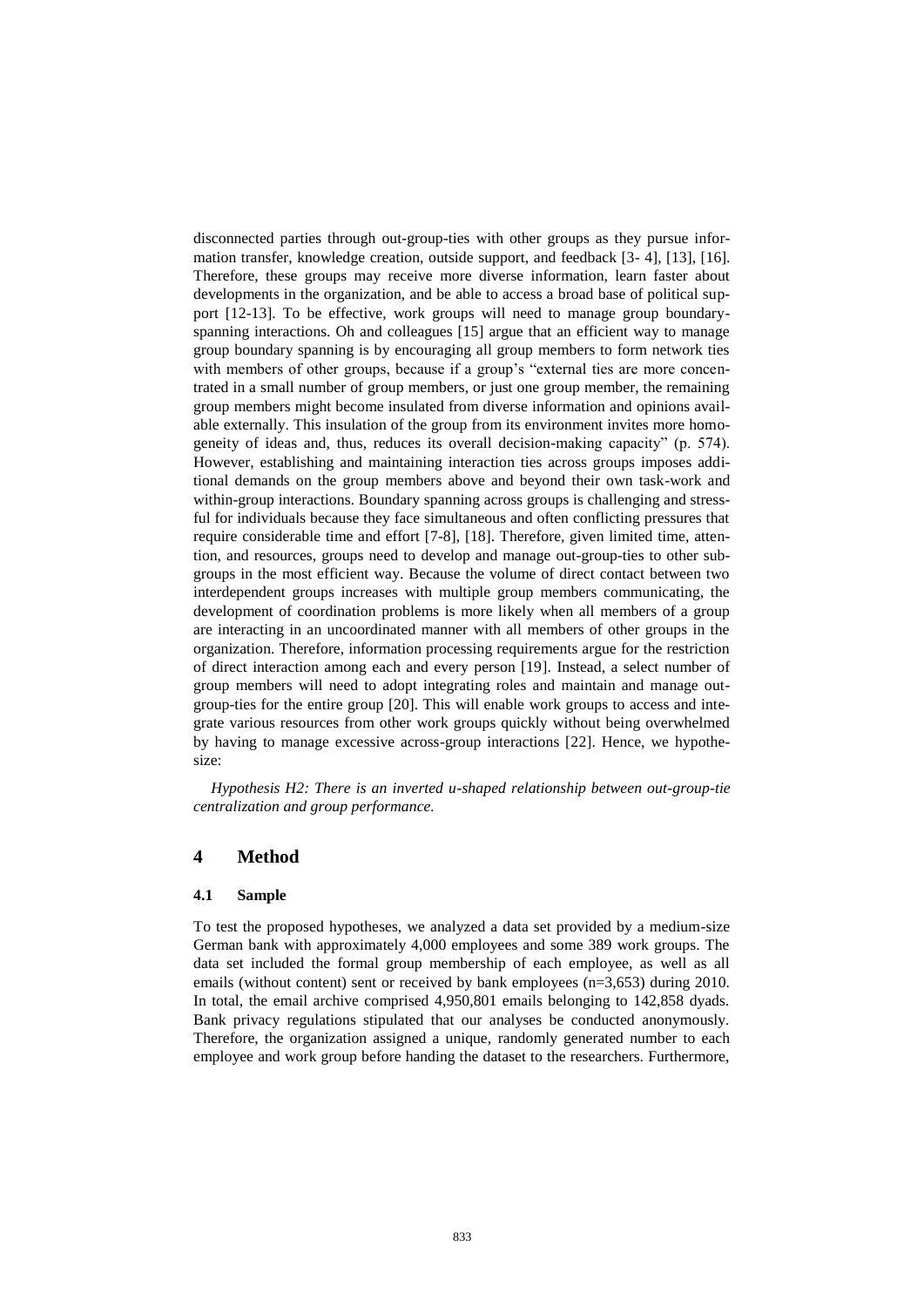the organization excluded from the analysis work groups with fewer than 4 employees to prevent identification of employees through a unique combination of their attributes (e.g., gender and age), membership in such a small work group, the structure of their interactions within their work group, and the structure of interaction of their small work group with other work groups. This excluded 188 work groups from the analysis. From the remaining 201 groups, we identified 121 groups as profit centers with direct market contact ("sales groups"), for which the bank could provide us with comparable performance measures (see section 4.2). However, for the final analysis we had to exclude a single work group that was a severe outlier, because its performance was approximately 10 times the performance of the other work groups.

The 120 work groups in the final sample ranged in size from 4 to 66 members; the average group size was 15.12 members. The average age of the employees in the sample was 37.66 years, and 43.7 percent of employees were men. The tasks performed by these 120 sales groups in the final sample are exploitative tasks that involve banking services such as construction financing for private households, highnet-worth individuals, and companies; retail banking services for private households; private banking services for high-net-worth individuals; corporate banking services for companies; and funding and financial services for start-ups and new ventures. These tasks can be completed directly by an individual group member or can be split into subtasks that can be completed by an individual group member.

#### **4.2 Measures**

#### **Dependent Variable.**

*Group Performance.* The bank assesses the performance of its sales work groups based on the degree to which they achieve their contribution margin targets. These data were provided on a monthly level. Since these performance indicators are highly confidential, the bank rescaled them on a scale between 0 and 1 before providing them to us.

#### **Independent Variables.**

*Work Group Network Density.* The density of a group network g refers to the intensity of directed interaction between all  $n<sub>o</sub>$  group members. It is calculated by dividing the number of the existing relational ties between all group members of a group  $e_{\varphi}$  by the number of all possible relational ties between all group members of a group  $n_g$  ( $n_g$ -1):

$$
density(g) = \frac{e_g}{n_g(n_g - 1)}
$$

*Out-Group-Tie Centralization.* Graph centralizations are based on the differences between the centrality of the most central actors and the centrality of all others [23]. The out-group-tie centralization  $C_0(g)$  of a work group g describes the variation in the group members' network ties to other social actors who are not members of the group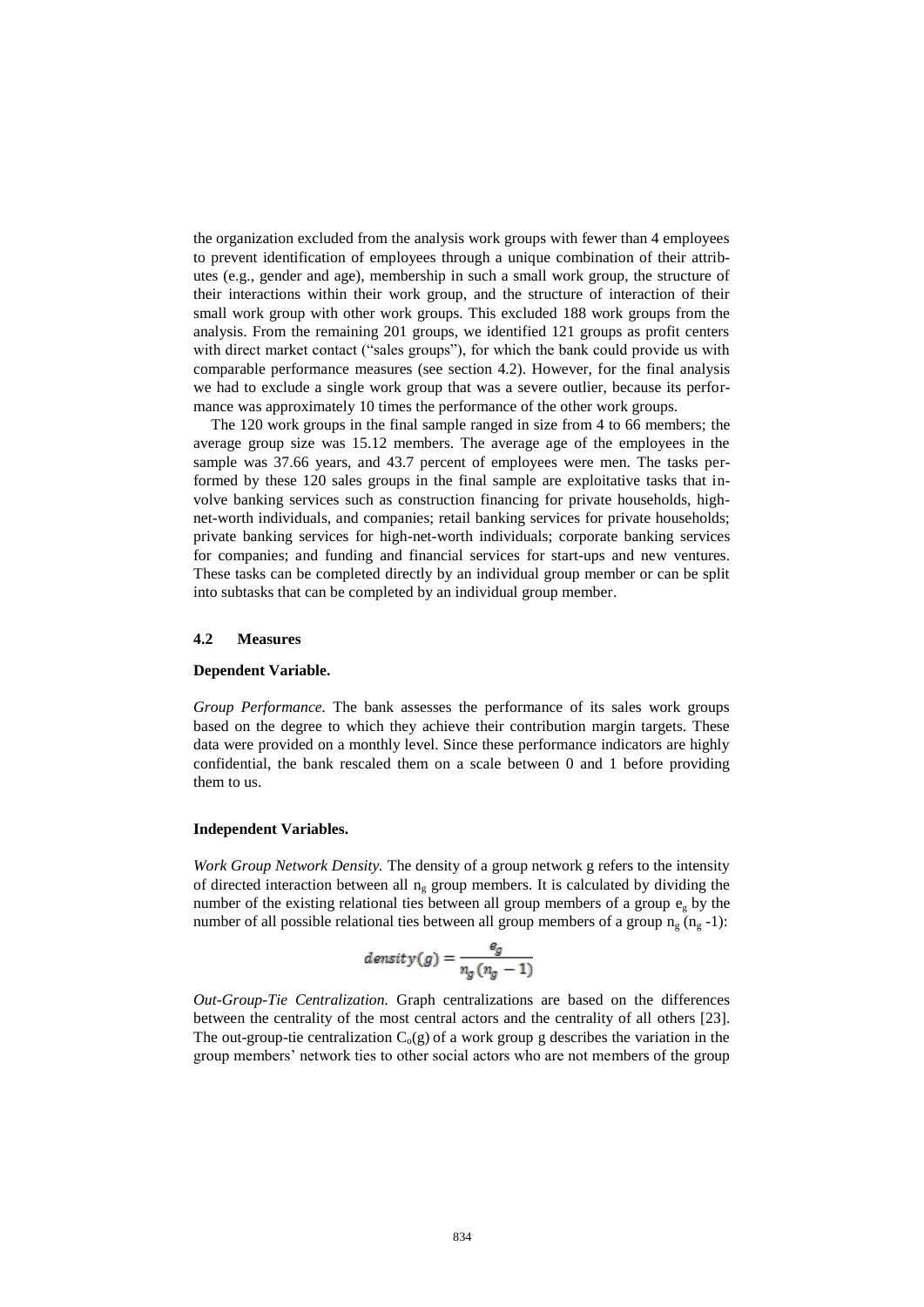itself. It is calculated as the sum of the differences between the largest observed number out-group-ties  $c_0(p^*)$  for group member  $p^*$  and the number of out-group-ties  $c_0(p_i)$ observed for each other actor p<sup>i</sup> :

$$
C_o(g) = \sum_{i=1}^{n_g} [c_o(p^*) - c_o(p_i)]
$$

Dividing with the theoretical maximum sum of differences normalizes the centralization. This maximum value results for work groups whose ng members each share ties with all other  $(n-n<sub>g</sub>)$  members of the organization, where n is the total number of actors in the network. Thus, the normalized out-group-tie centralization is shown as:

$$
C'_{o}(\mathbf{g}) = \frac{\sum_{i=1}^{n_g} [c_{o}(p^*) - c_{o}(p_i)]}{n_o(n - n_o)}
$$

*Gender proportion.* As previous research has shown that teams with a higher percentage of women have a higher collective intelligence and hence should perform better [24], we added the percentage of women in a work group as a control variable.

# **5 Results**

For hypotheses testing, we estimated a series of panel data models (e.g., [24]) in R (v. 3.0.2) using the packages lme4 (v. 1.1-7) and plm (v. 1.4-0). Panel data models can be estimated when data are collected from the same subjects over multiple periods. As illustrated above, our balanced panel comprised 1440 observations (i.e., 12 months of observations for each of the 120 work groups). Table 2 shows the results for a model that includes fixed effects for only the 120 work groups. "Fixed effects" for the 120 work groups mean that we estimated a model with the following functional form

Group Performance<sub>it</sub>  $\begin{array}{l} \mathcal{L}^{a} = \beta_0 + \beta_1 \textit{gender proportion}_{it} + \beta_2 \textit{density}_{it} \\ + \beta_2 \textit{out-group-tie centralization}^2_{it} \\ + \beta_4 \textit{out-group-tie centralization}_{it} \\ + \sum\nolimits_{n=2}^{N} \gamma_n \textit{work group dummy}_n + u_{it} \end{array}$ 

In this context, "work-group-dummies" refer to dummy variables added for each work group to allow for considering unobserved heterogeneity between work groups. Table 3 shows the results for a model with fixed effects for the 120 work groups as well as for the 12 months. That means the model had the following functional form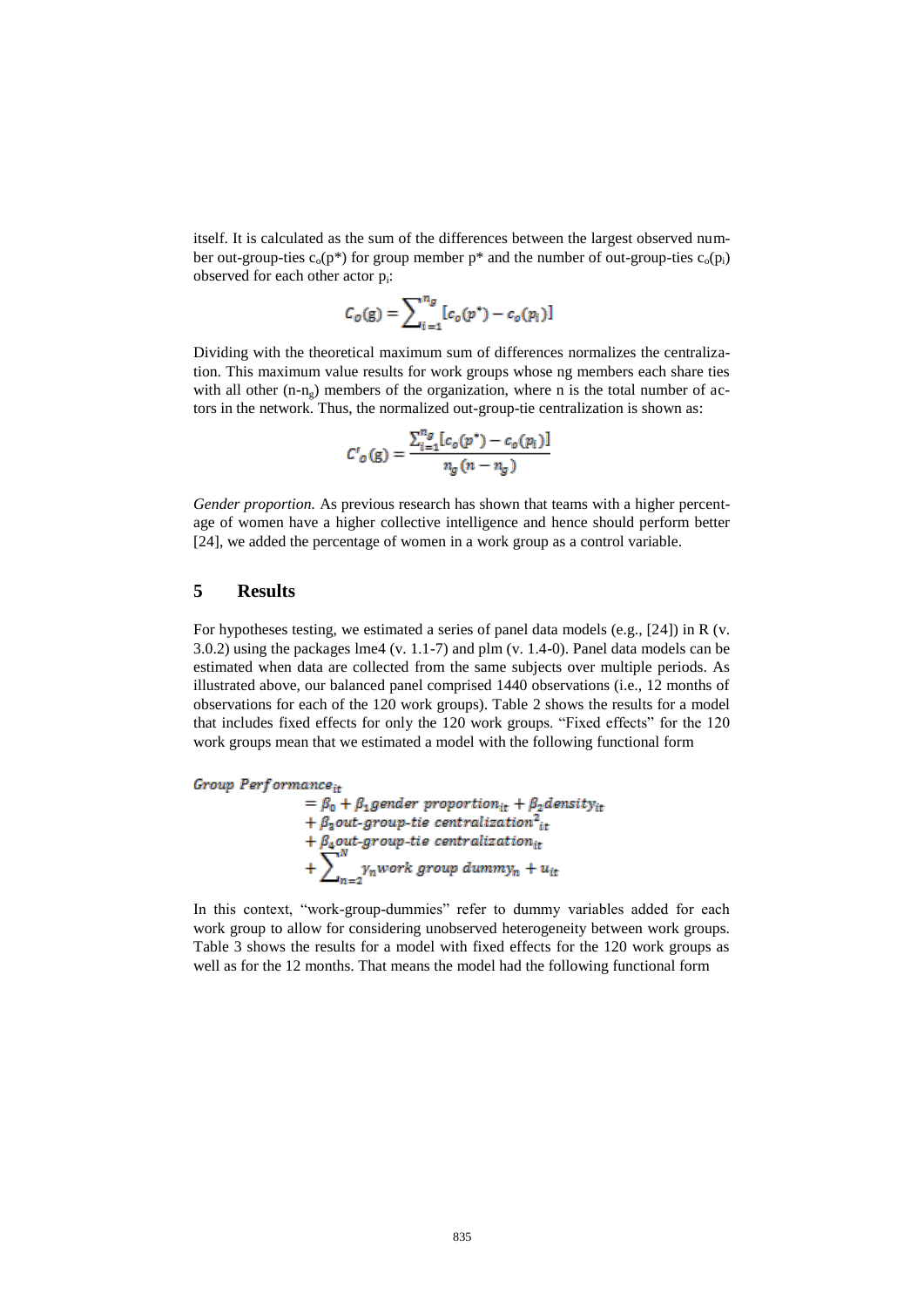Group Performance<sub>it</sub>  $\begin{array}{l} \mathcal{L} = \beta_0 + \beta_1 \textit{gender proportion}_{it} + \beta_2 \textit{density}_{it} \\ \mathcal{L} = \beta_0 + \beta_1 \textit{gender proportion}_{it} + \beta_2 \textit{out-group-tie centralization}_{it} \\ \mathcal{L} = \beta_4 \textit{out-group-tie centralization}_{it} \\ \mathcal{L} = \sum_{n=2}^N \gamma_n \textit{work group dummy}_n + \sum_{m=2}^N \gamma_n \textit{month dummy}_m \end{array}$ 

"Month dummies" refer to dummy variables added for each of the twelve month. Before the estimation, the variables "work group network density," "out-group-tie centralization," and "out-group-tie centralization²" were standardized to avoid multicollinearity. Table 1 shows the Pearson correlation coefficients for the independent variables.

**Table 1.** Correlation matrix

|                                                 | (1)       | $\angle$ ) | (3)    | (4)    |
|-------------------------------------------------|-----------|------------|--------|--------|
| (1) Gender proportion                           | 1.0000    |            |        |        |
| (2) Density                                     | $-0.1188$ | 1.0000     |        |        |
| (3) Out-group-tie centralization                | 0.1023    | $-0.2217$  | 1.0000 |        |
| $(4)$ Out-group-tie centralization <sup>2</sup> | 0.0635    | $-0.0585$  | 0.6291 | 1.0000 |

|--|

|                                           | Estimate       | Std. Error | t value  | Pr(>/t)    |      |  |
|-------------------------------------------|----------------|------------|----------|------------|------|--|
| Intercept                                 | 0.0173946      | 0.0029085  | 5.981    | 2.86e-09   | ***  |  |
| Gender proportion                         | 0.0606160      | 0.0085822  | 7.063    | $2.63e-12$ | ***  |  |
| Density (standardized)                    | 0.0001120      | 0.0003102  | 0.361    | 0.718093   |      |  |
| Out-group-tie centralization <sup>2</sup> | $-0.0002791$   | 0.0001251  | $-2.230$ | 0.025886   | *    |  |
| Out-group-tie centralization              | 0.0009485      | 0.0003105  | 3.055    | 0.002299   | $**$ |  |
| Work group Dummies                        | Yes            |            |          |            |      |  |
| <b>Month Dummies</b>                      | N <sub>0</sub> |            |          |            |      |  |
| $R^2$                                     | 0.2272         |            |          |            |      |  |
| Adjusted $\mathbb{R}^2$                   | 0.1556         |            |          |            |      |  |
| F(122, 1317)                              | $3.173***$     |            |          |            |      |  |

 $\dagger$  p < .1; \* p < 0.05; \*\* p < 0.01; \*\*\* p < 0.001

Tables 2 and 3 illustrate our results. Dummy variables are not included in the tables due to space restrictions. As evident from Tables 2 and 3, the control variable "gender proportion" was found to have a significant effect on group performance at a .001 level of significance in both models. Contrary to our expectations, Hypothesis H1 was not supported by the data. Hence, we cannot conclude that the higher the density of a work group communication network, the higher the performance of that group.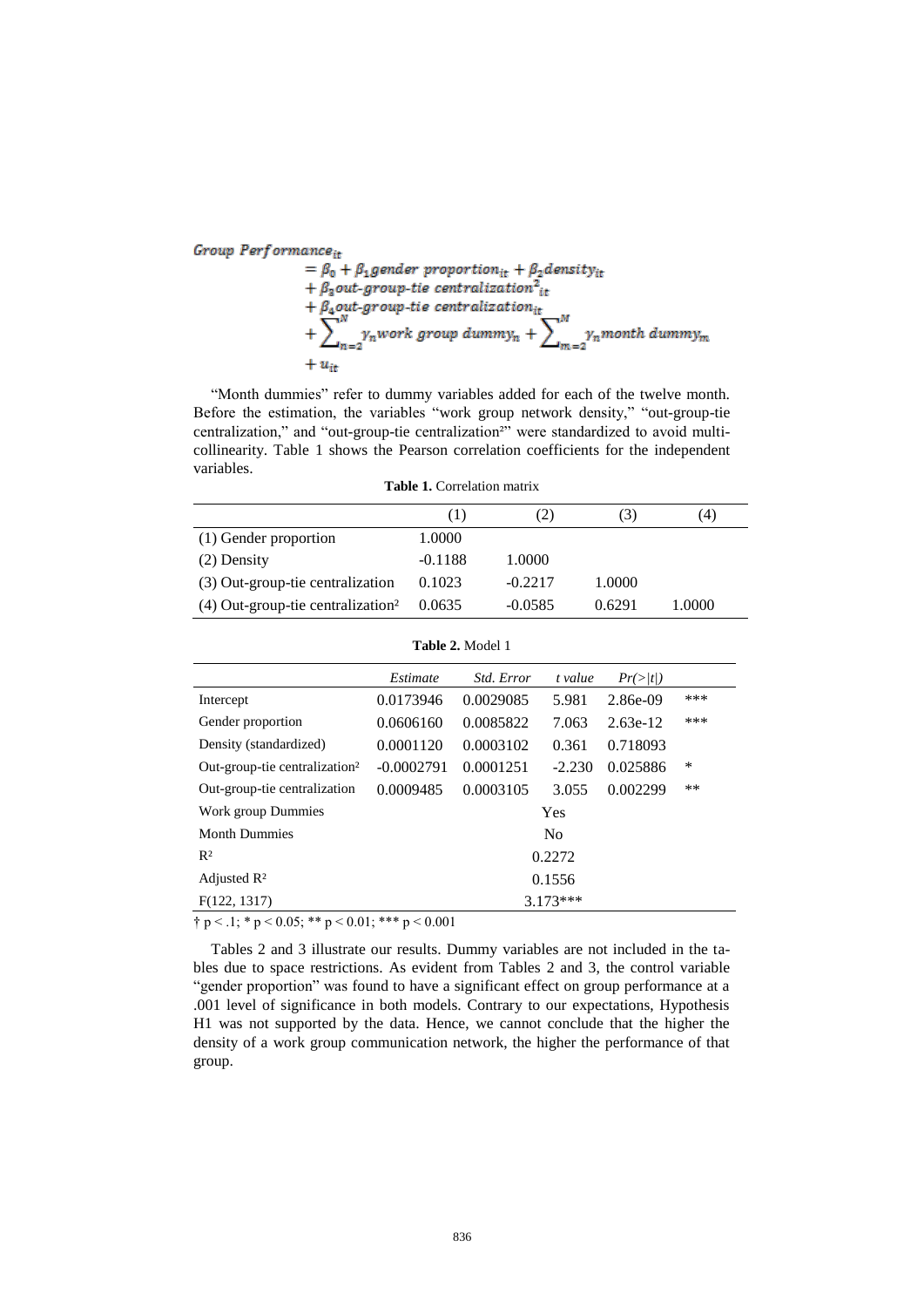**Table 3.** Model 2

|                                           | Estimate     | Std. Error | t value  | Pr(>/t)    |     |  |
|-------------------------------------------|--------------|------------|----------|------------|-----|--|
| Intercept                                 | 0.0177184    | 0.0028905  | 6.130    | $1.16e-09$ | *** |  |
| Gender proportion                         | 0.0606361    | 0.0084070  | 7.213    | 9.27e-13   | *** |  |
| Density (standardized)                    | 0.0002430    | 0.0003090  | 0.786    | 0.431859   |     |  |
| Out-group-tie centralization <sup>2</sup> | $-0.0002157$ | 0.0001238  | $-1.741$ | 0.081848   | ÷   |  |
| Out-group-tie centralization              | 0.0006555    | 0.0003099  | 2.115    | 0.034630   | ∗   |  |
| Work group dummies                        | Yes          |            |          |            |     |  |
| <b>Month Dummies</b>                      | Yes          |            |          |            |     |  |
| $R^2$                                     | 0.2649       |            |          |            |     |  |
| Adjusted $\mathbb{R}^2$                   | 0.1901       |            |          |            |     |  |
| F(133, 1306)                              | 3.539***     |            |          |            |     |  |

 $\dagger$  p < .1; \* p < 0.05; \*\* p < 0.01; \*\*\* p < 0.001

However, the squared term for out-group tie centralization was found to be negative and statistically significant in both models ( $p < .05$  and  $p < .1$ ). Hence, Hypothesis H2 is supported and we can conclude that there is an inverted u-shaped relationship between out-group-tie centralization and group performance.

## **6 Discussion**

#### **6.1 Theoretical and Managerial Implications**

This study aims to help clarify which internal group network structures help work groups perform best, and how boundary spanning activities are best managed at the group level, by examining the internal distribution and structure of boundary spanning ties that influence group performance positively. For that purpose, we hypothesized and tested whether a high density of the internal work group communication network influences work group performance positively. We also hypothesized and tested whether there is an inverted u-shaped relationship between out-group-tie centralization and group performance to support our proposed work group boundary spanning management approach, which states that the best way to manage boundary spanning at the work group level is to assign boundary spanning tasks to a small number of selected group members suited to the task.

Our data did not support Hypothesis H1, perhaps explainable by the fact that there may also be negative effects on performance from high-grade dense interaction structures within a group. Higher levels of density in the interaction structure increase the likelihood that group members approach peak levels, where their workload capacity begins to reach overload from increased communication due to many communication partners and reciprocal helping activities [16], [22], [25]. Capacity overload, particularly over extended time, increases stress and reduces group member motivation, thus negatively affecting their performance and, by extension, overall group performance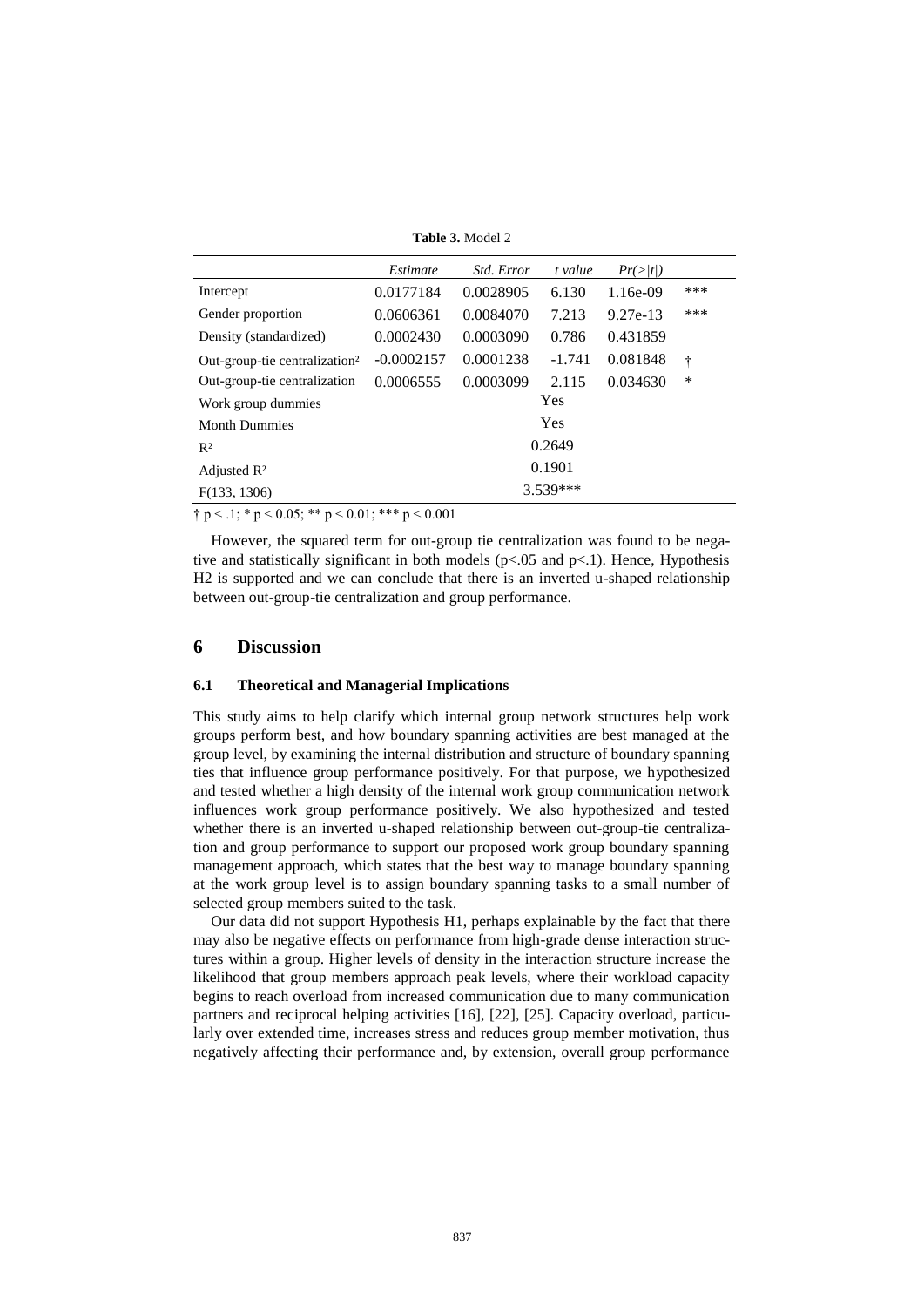[26]. Furthermore, at high levels of density, individual behavior may become determined or controlled by the system, constraining individual autonomy to cooperate or partake in reciprocal helping activities as individuals see fit and are able to handle, thereby in turn having a negative effect on group performance [22]. This is because increased visibility and accountability due to intense interaction among group members indirectly create group behavior norms and ensure that these norms are maintained [17]. While this may restrict opportunistic behavior and therefore affect group performance positively, as mentioned above, these group behavior norms may also force group members to engage in cooperation and reciprocal helping activities even if those group members are already operating at full capacity or if their capacity is strained. The increased communication and workload may create or increase capacity overload, which in turn increases stress, reduces motivation, and impairs the performance of individual group members [26], in turn having the same effect on overall group performance. Moreover, constraining individual autonomy to interact, cooperate, engage in reciprocal helping activities, and do work as the individual sees fit also reduces the satisfaction and motivation of group member's by inhibiting the gratification that accompanies culturally supported needs for autonomy, recognition, and achievement [25]; in turn, it may reduce individual performance and, by extension, overall group performance. In addition, highly dense in-group interaction structures can lead to a very strong work group-community feeling with strong positive in-group biases and negative out-group biases, therefore limiting or preventing the absorption and elaboration of alternative information generated external to the group and even perhaps leading to strong norms against associating with actors who are not members of the group [13], [15]. This is because work groups with strong positive in-group biases and negative out-group biases tend to develop an "us-versus-them" mentality [22]. Interactions with other groups are then more likely to be perceived as interfering, and information exchanges across groups that would otherwise be perceived as providing helpful feedback or constructive criticism may be seen instead as attacks [22]. These biases limit access to and absorption of new and innovative information from outside the group, creating a tendency for the information inside the group to be homogeneous and redundant [27].

In summary, one might argue for a reversed u-shaped relationship between density and performance. In other words, increased density should have a positive relationship with performance to a certain point, at which the positive aspects of a high density (see the research hypothesis development of H1) are reversed by the negative aspects highlighted in the last paragraphs.

Therefore, we reestimated Model 1, adding a squared density effect to the equation (see Table 4). However, we found neither the squared density effect nor the ordinary density effect to be statistically significant at a .1 level of significance. Hence, we also cannot conclude that there is a reversed u-shaped relationship between density and performance. This fact can be also illustrated by a scatter plot that depicts the association between density and group performance (see Fig. 1). Apparently, there is no (linear or reversed u-shaped) relationship between density and group performance.

Of more theoretical and managerial relevance are our results regarding Hypothesis H2. The hypothesis tests supported a reversed u-shaped relationship between out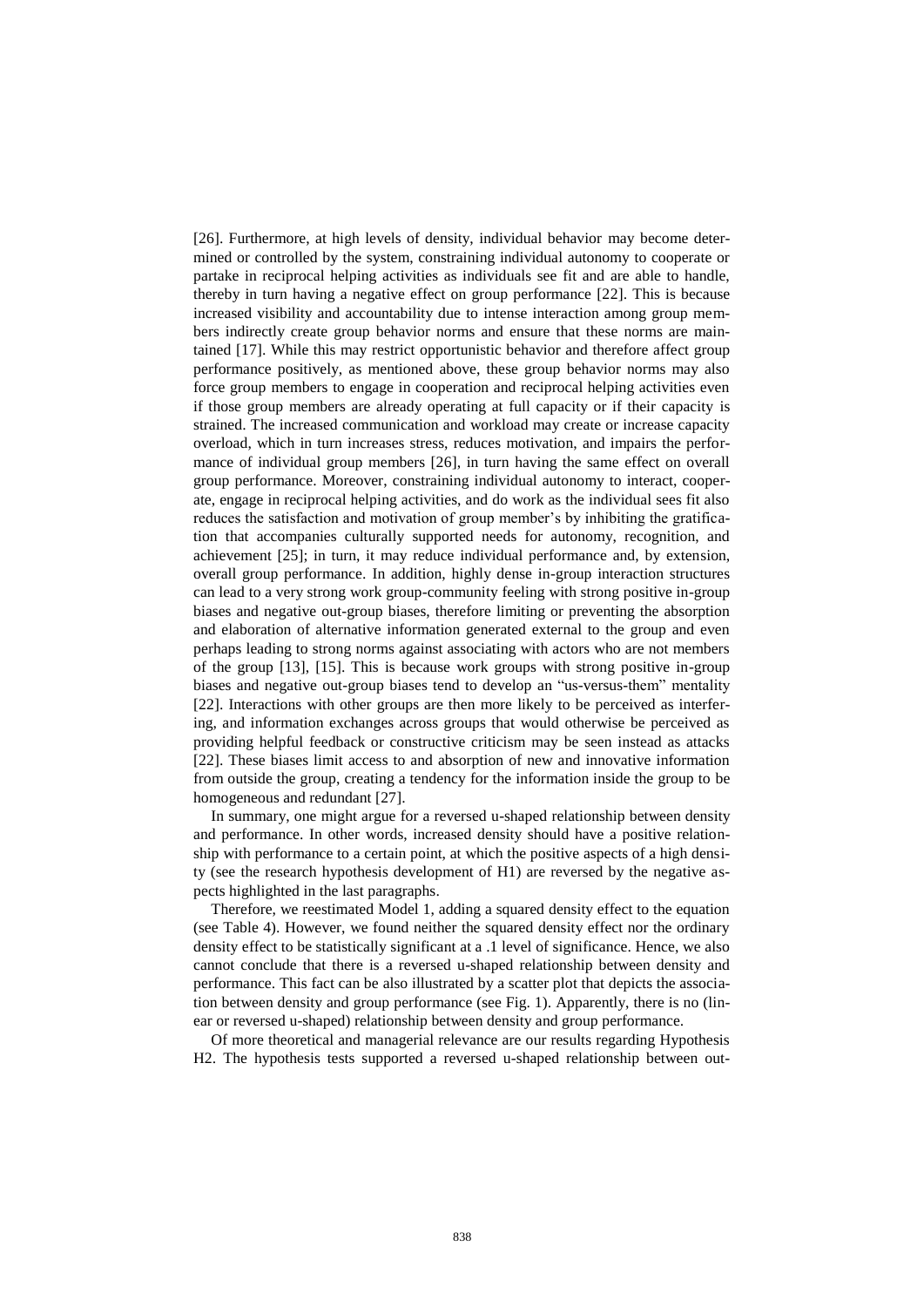group-tie centralization and group performance (compare also Model 3 in Table 4). These findings indicate that work groups should pay attention not only to managing their interactions within the group, but that it is necessary as well to manage actively the ties to out-group members. An organization should not encourage its group members to leave out-group interactions to a central person within the team, nor should it encourage all group members to have an equal level of out-group interactions. Rather, a medium level of variance in the amount of out-group interaction among group members is beneficial for work group performance.



**Fig. 1.** Scatter plot group performance / density

|                                           | Estimate       | Std. Error  | t value  | Pr(>/t)  |      |
|-------------------------------------------|----------------|-------------|----------|----------|------|
| Intercept                                 | $1.670e-02$    | 2.947e-03   | 5.665    | 1.80e-08 | ***  |
| Gender proportion                         | $6.201e-02$    | 8.633e-03   | 7.183    | 1.14e-12 | ***  |
| Density <sup>2</sup>                      | 2.824e-04      | 1.956e-04   | 1.443    | 0.149131 |      |
| Density                                   | 9.116e-05      | $3.104e-04$ | 0.294    | 0.769082 |      |
| Out-group-tie centralization <sup>2</sup> | $-2.871e-04$   | 1.252e-04   | $-2.294$ | 0.021970 | ∗    |
| Out-group-tie centralization              | $9.751e-04$    | $3.109e-04$ | 3.136    | 0.001750 | $**$ |
| <b>Work Group Dummies</b>                 | Yes            |             |          |          |      |
| <b>Month Dummies</b>                      | N <sub>0</sub> |             |          |          |      |
| $R^2$                                     | 0.2284         |             |          |          |      |
| Adjusted $\mathbb{R}^2$                   | 0.1563         |             |          |          |      |
| F(123, 1316)                              | $3.167***$     |             |          |          |      |

**Table 4.** Model 3

 $\dagger p < 0.1$ ; \* p  $< 0.05$ ; \* \* p  $< 0.01$ ; \* \* \* p  $< 0.001$ 

#### **6.2 Limitations and Future Research**

Of course, as with any empirical study, ours is subject to some limitations that could be seen as affecting the rigor and relevance. First, in the panel data model we did not consider any time lags between the independent variables and the dependent variable. For example, we assumed that a higher density would cause a higher performance in the same period. However, it could be that the positive density effects pay off only later. Hence, future research should examine lagged effects from the density on the performance of a work group. Second, the examined effects were rather small despite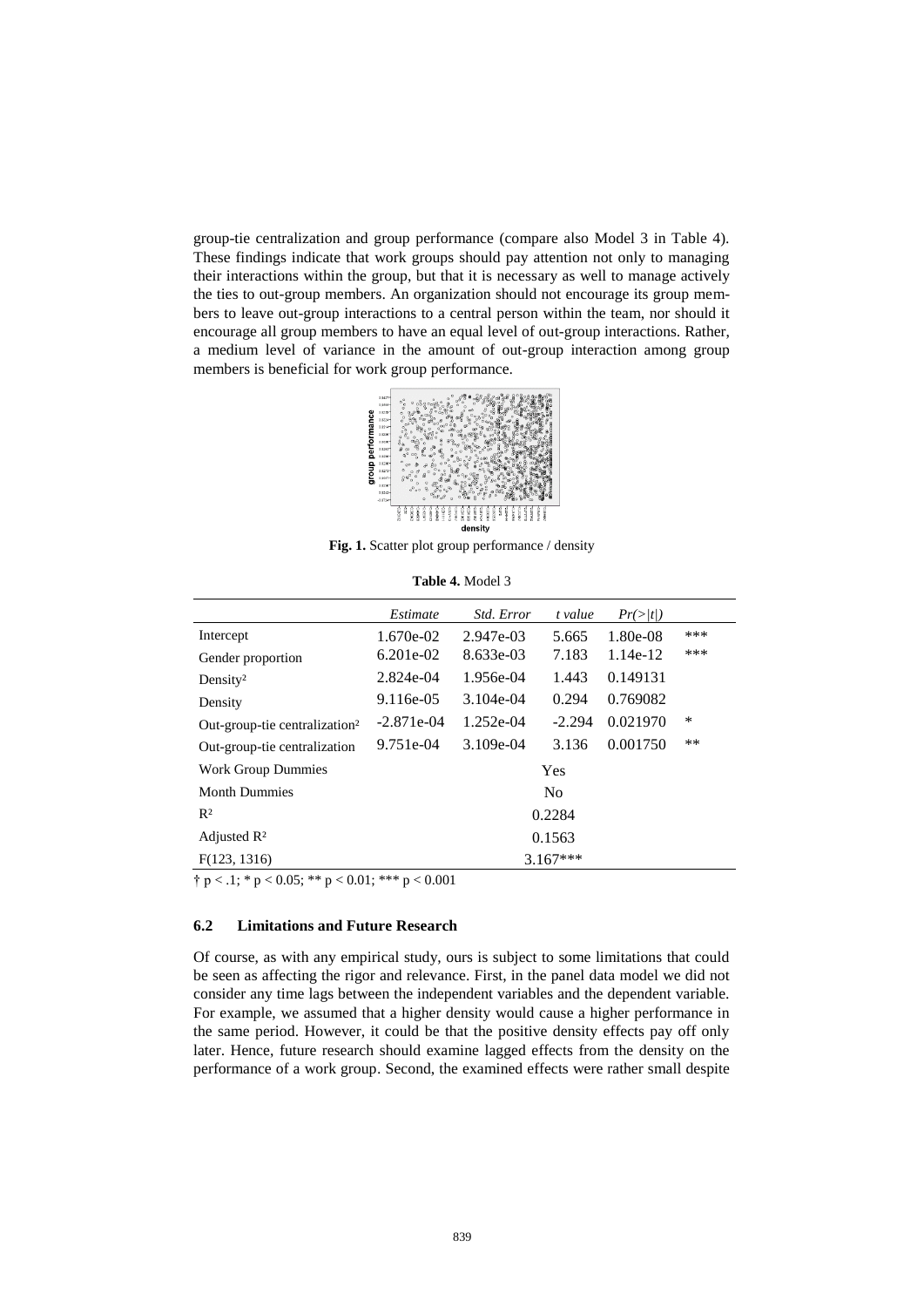their statistical significance. Hence, future research should replicate our findings using different samples. Third, in this study we merely found a correlation between outgroup-tie centralization and the performance of work groups. Correlation in and of itself does not imply causation. Hence, future research should test Hypothesis H2 with different methods that allow testing for causation (e.g., controlled experiments). Fourth, to construct the informal network with its social relation ties, we used the occurrence of email communication between the employees of the organization analyzed. One could argue that using the email network as a proxy for the informal network is invalid, since some employees may have informal contact with each other without exchanging emails. Consequently, some of the informal social ties between employees and work groups may be missing in our data set – suggesting that one should construct the informal network via a questionnaire. However, using the email network as a proxy for the informal communication network also has some advantages over a questionnaire – especially that email interactions between individuals and groups can be gathered automatically. This helps avoid the social desirability bias, memory effects, and the Hawthorne effect, as well as transcription errors that occur when the adjacency matrix (which is the aggregate of the information provided by the respondents) is entered manually into evaluation software [28]. However, we suggest future research should reexamine our findings using other means for collecting the informal network. We do not consider these limitations to void our results, so long as we remain aware of them as we draw conclusions. In fact, they suggest some future research that examines the association between informal interaction networks and the performance of work groups. It is our hope that our research will assist others in conducting these types of studies and form the basis for substantial future research into the relationship between informal interaction networks and the performance of work groups.

*Acknowledgement: This research is supported by DFG grant SCHO1321/1-1, AOBJ:599093.*

# **References**

- 1. Mohrman, S.A., Cohen, S.G., Mohrman, A.M.: Designing team-based organizations. New forms for knowledge work. Jossey-Bass, San Francisco (1995)
- 2. Hargadon, A.B.: Firms As Knowledge Brokers. Lessons in pursing continuous innovation. California Management Review 40, 209–227 (1998)
- 3. Acona, D.G., Caldwell, D.F.: Bridging the boundary: External activity and performance in organizational Teams. Administrative Science Quarterly 37, 634–665 (1992)
- 4. Ancona, D.G.: Outward Bound: Strategies for Team Survival in an Organization. Academy of Management Journal 33, 334–365 (1990)
- 5. Marrone, J.A.: Team Boundary Spanning. A Multilevel Review of Past Research and Proposals for the Future. Journal of Management 36, 911–940 (2010)
- 6. Tushman, M.L.: Special Boundary Roles in the Innovation Process. Administrative Science Quarterly 22, 587–605 (1977)
- 7. Choi, J.N.: External Activities and Team Effectiveness. Review and Theoretical Development. Small Group Research 33, 181–208 (2002)
- 8. Kanfer, R., Ackerman, P.L.: Motivation and Cognitive Abilities. An Integrative/Aptitude-Treatment Interaction Approach. Journal of Applied Psychology 74, 657 (1989)